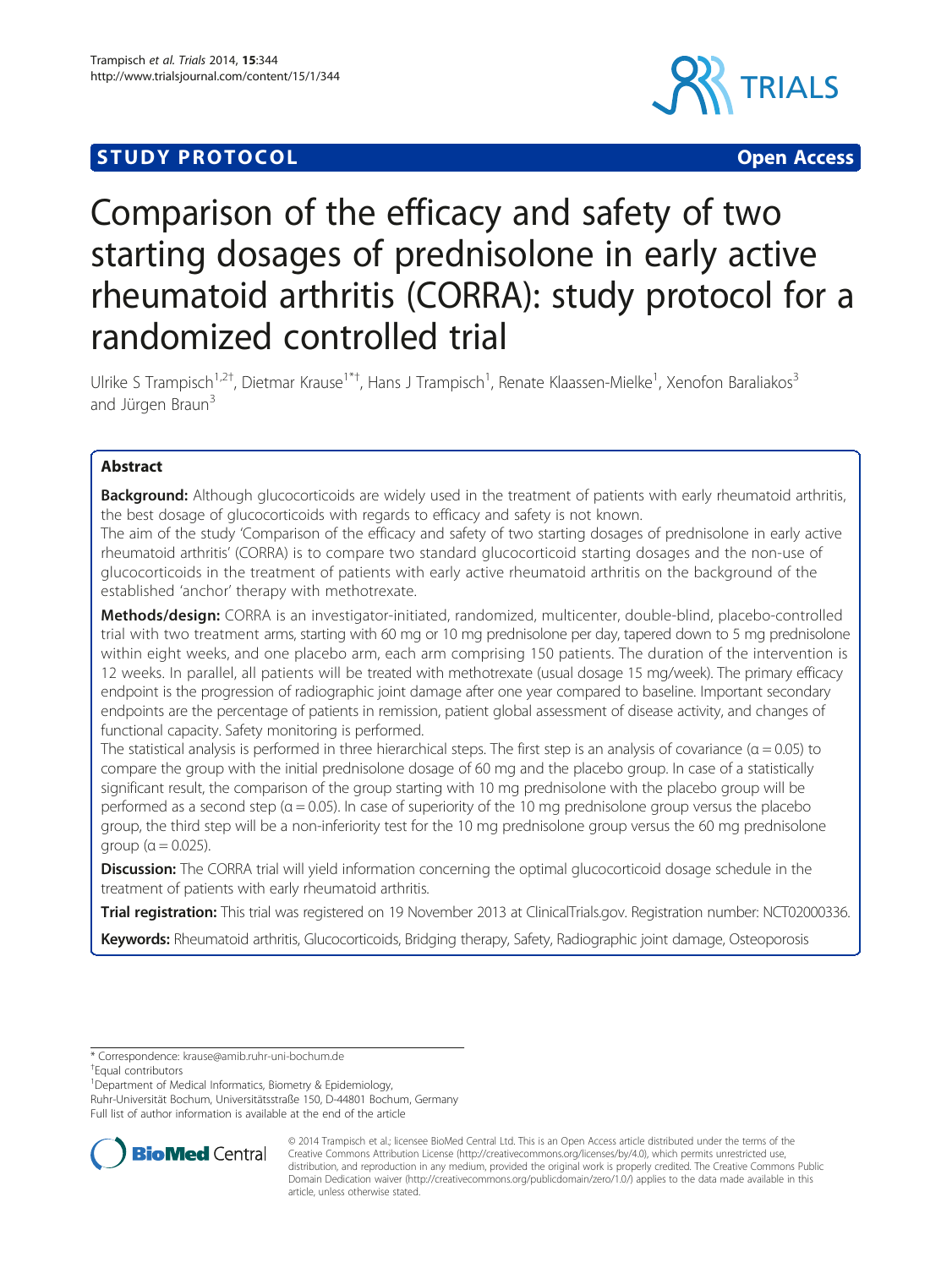# Background

Rheumatoid arthritis (RA) is a chronic disease characterized by inflammation of the peripheral joints leading to disability, impaired functioning, and premature death. Irreversible joint damage may occur very soon after disease onset. The most important treatment strategy is the early use of disease-modifying antirheumatic drugs (DMARD). However, DMARD have a delayed onset of efficacy and side effects may require cessation of treatment.

Glucocorticoids (GC) are fast-acting anti-inflammatory drugs, now also considered as disease modifying because of their ability to decelerate structural damage [[1](#page-5-0)]. Especially during the first weeks of DMARD treatment, GC are frequently used due to the rapid onset of their antiinflammatory efficacy. However, it is well known that GC may have considerable side effects such as osteoporosis, diabetes mellitus, arterial hypertension, cardiovascular events, glaucoma, tuberculosis, and weight gain [[2\]](#page-6-0). Hoes et al. [\[3](#page-6-0)] systematically analyzed the literature on reported adverse events (AE) and found the risk of AE to be 43 per 100 patient-years (95% confidence interval (CI): 30 to 55).

There is good evidence of clinical, functional, and structural efficacy for: 5 to 10 mg prednisolone (PRED)/ day over two years [\[4](#page-6-0)-[7\]](#page-6-0); and initial dose of 60 mg PRED, tapered to low or zero dose over six to eight months [\[8,9](#page-6-0)] given in addition to DMARD [[10\]](#page-6-0). However, in most rheumatology departments a dosage of 60 mg PRED is not used in the treatment of RA due to toxicity concerns. With the common implementation of 'treat-to-target' strategies [\[11\]](#page-6-0), including higher doses of DMARD and a more rapid dose escalation, the percentage of patients undergoing concomitant GC treatment over a long period may diminish. Thus, within a treatto-target setting, lower dosages of PRED taken over a short period may render sufficient disease modification. Usually, a low (<7.5 mg PRED equivalent a day) to medium (>7.5 mg but <30 mg PRED equivalent) [\[12](#page-6-0)]) dose GC schedule is thought to provide sufficient benefit [[13\]](#page-6-0). Following the European League Against Rheumatism (EULAR) recommendations [[14\]](#page-6-0), the dose is often tapered as rapidly as is clinically feasible [[15\]](#page-6-0).

Therefore, most rheumatologists rather use 7.5 to 10 mg PRED in the initial treatment of RA, increasing the dose in case of lack of efficacy, and tapering the dose over the following weeks to bridge the interval until DMARD become clinically efficacious. Unfortunately, there is insufficient data concerning this dosage schedule.

In order to shed further light on the best possible GC treatment strategy in early RA regarding both efficacy and safety, we have designed a study which may guide future treatment decisions.

The main aims of this study are: to compare the use of GC as a bridging therapy with placebo in a treat-totarget setting with DMARD, and to define the best out of two standard GC dosage regimens. Both aims are with regard to the progression of radiographic joint damage after one year compared to baseline.

# Methods/Design

## Trial design

CORRA is a multicenter, randomized, placebo-controlled, double-blind clinical trial conducted in 30 rheumatology practices in North Rhine-Westphalia, Germany. Most of these practices are members of the RheumaNetz Westfalen-Lippe, a local cooperation of rheumatologists in the eastern part of North Rhine-Westphalia. In total, 450 patients with early active RA will be randomized to receive one of two GC treatments (starting with 10 or 60 mg PRED, tapered down to 5 mg PRED within eight weeks) or placebo, each arm comprising 150 patients. The duration of the intervention is 12 weeks. In parallel, all patients start medication with methotrexate (MTX), at a usual dosage of 15 mg/week. The primary efficacy endpoint is radiographic joint damage after one year compared to baseline. Important secondary endpoints are the percentage of patients in remission, patient global assessment of disease activity, and changes of functional capacity. Safety monitoring is performed.

The study is approved by the local ethic committees Ethik-Kommission der Ärztekammer Westfalen-Lippe und der Medizinischen Fakultät der Westfälischen Wilhelms-Universität Münster (leading ethic committee: 2013-250-f-A), Ethik-Kommission der Ärztekammer Nordrhein, Dusseldorf, and Ethikkommission bei der Ärztekammer Niedersachsen, Hannover. It is registered at the European Union Drug Regulating Authorities (EudraCT: 2012-004074-25), at ClinicalTrials.gov (NCT02000336), and German Clinical Trials Register (DRKS-Nr: DRKS00004774). The principles of good clinical practice will be an essential component of the trial. It will be conducted in accordance with the Declaration of Helsinki. All patients will be required to give written informed consent before inclusion in the study.

## Participants

The 2010 RA classification criteria established by the American College of Rheumatology/EULAR collaborative initiative will be used in this trial to enable the early diagnosis of RA [\[16\]](#page-6-0). In general, most patients enrolled in this trial will be seen by a rheumatologist early in the course of their disease. To meet the circumstances of routine rheumatology care where patients are sometimes seen with a delay of many months, patients with a disease duration of up to three years may be enrolled. In general, patients will be MTX naïve (MTX pretreatment of four weeks or less is allowed).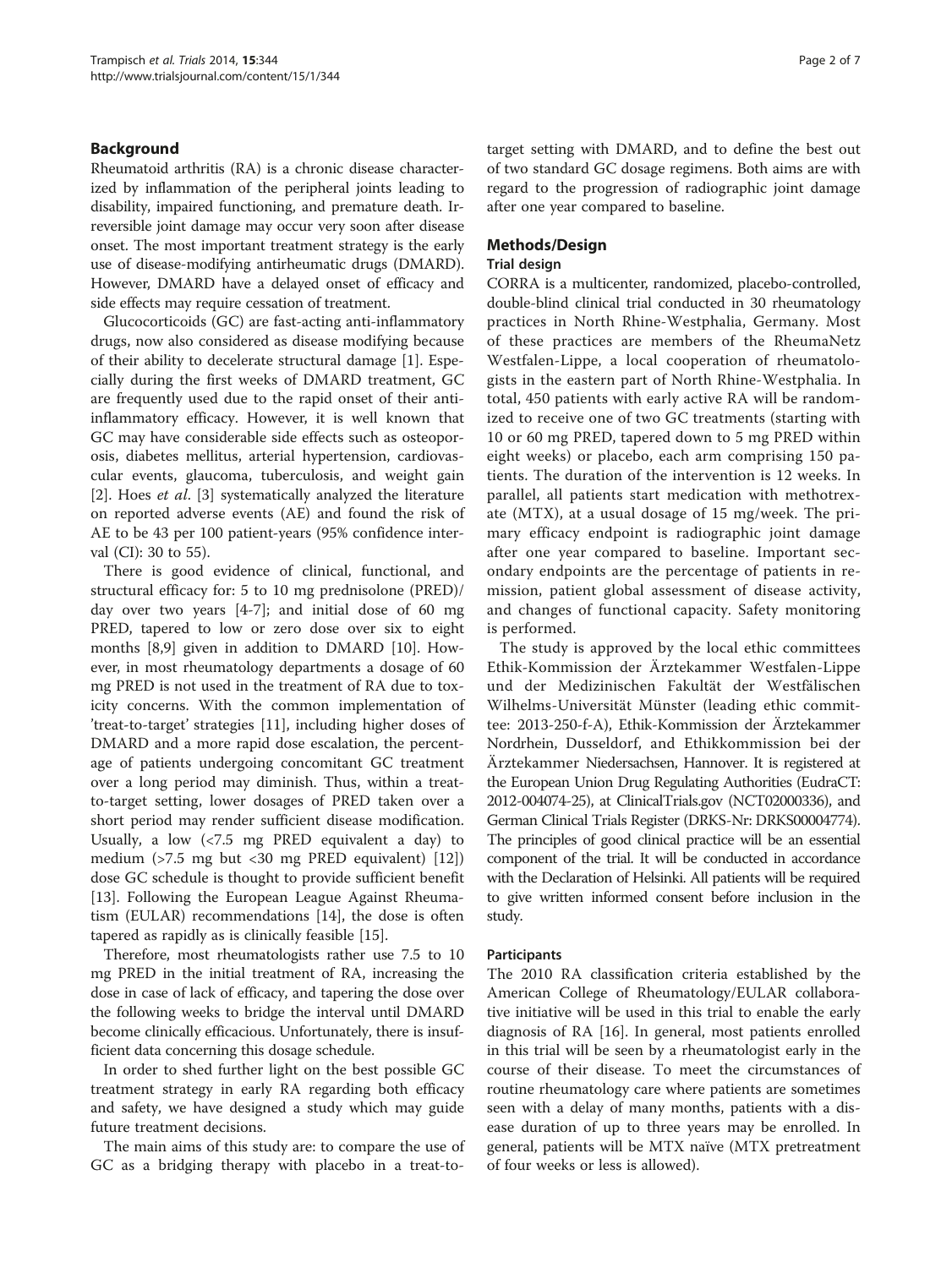To outweigh the risks of MTX and GC treatment, RA activity must be moderate or high as measured by a Disease Activity Score 28 (DAS28) of >4. The DAS28 score is a compound score comprising the number of tender joints (out of 28), swollen joints (out of 28), the erythrocyte sedimentation rate (ESR, after 1 hour), and the patient's assessment of disease activity. The range of the score is 0 (no activity) to 10 (maximum disease activity) [[17\]](#page-6-0). In patients with a pain disorder such as fibromyalgia, the DAS28 score may be unduly elevated because of the high number of tender joints. To ensure a sufficient amount of inflammatory disease activity, the number of swollen joints should be three or more for a patient to be enrolled in the trial.

Key exclusion criteria will ensure that no patients with very high risks for GC or MTX toxicity will participate in the trial. The exclusion criteria are in accordance with standard rheumatological decision-making and therefore do not promote undue patient selection for this study.

To avoid an inappropriate risk of MTX toxicity, it is mandatory to exclude patients with severe liver disease, active hepatitis B or C viral infection, renal disease (creatinine clearance <30 ml/minute), clinically relevant hematological disease, relevant immunodeficiency including HIV infection, clinically significant pulmonary fibrosis, complicated gastric or duodenal ulcer, a history of malignant melanoma, pregnancy or planned pregnancy, or severe infections within the previous six weeks before study participation.

Patients with uncontrolled diabetes mellitus, arterial hypertension, or intraocular pressure should not receive GC treatment and are therefore excluded as well. On general grounds, non-compliant patients and patients outside the range of 18 to 80 years will not be allowed to participate.

#### Study medication, randomization, and follow-up

The intervention phase will last 84 days. The respective PRED dosages of the treatment groups are listed in Table 1.

In parallel, all patients will start MTX medication at a usual dosage of 15 mg/week (modifications may be made by the rheumatologist, for example due to minor renal insufficiency or age).

Patients are seen every four weeks within the first three months. In case of lack of efficacy, the MTX dose will be increased to 20 mg/week and further up to 25 mg/week, after four or eight weeks, respectively. In the further course of the study, a change of DMARD medication according to the EULAR recommendations [[14](#page-6-0)] is allowed in case of lack of efficacy and/or intolerable side effects. These decisions are made by the treating rheumatologist based on the treat–to-target paradigm for RA [[11\]](#page-6-0).

| Day       | Placebo  | V <sub>10</sub> | <b>V60</b> |
|-----------|----------|-----------------|------------|
| $1 - 7$   | 0        | 10              | 60         |
| $8 - 14$  | 0        | 10              | 40         |
| $15 - 21$ | 0        | 10              | 25         |
| $22 - 28$ | 0        | 10              | 20         |
| $29 - 35$ | 0        | 7,5             | 15         |
| $36 - 42$ | $\Omega$ | 7,5             | 10         |
| $43 - 49$ | 0        | 7,5             | 7,5        |
| $50 - 56$ | 0        | 7,5             | 7,5        |
| $57 - 84$ | 0        | 5               | 5          |

CORRA: Comparison of the efficacy and safety of two starting dosages of prednisolone in early active rheumatoid arthritis, PRED: prednisolone, V10: group starting with 10 mg PRED; V60: group starting with 60 mg PRED.

Study visits will take place at baseline and after 4, 8, 12, 24, and 52 weeks (Figure [1\)](#page-3-0). Physical examination, determination of DAS28, and safety measures including lab examinations will be performed at every visit. Radiographs of hands and feet will be done at baseline and after one year. Functional assessments including the EuroQol-5D [\[18\]](#page-6-0), Patient Health Questionnaire-2 [\[19\]](#page-6-0), and physical functioning questionnaire Hannover (FFbH) [\[20](#page-6-0)] are planned at baseline and after 12, 24, and 52 weeks. Dual-Energy X-ray Absorptiometry (DXA) of the lumbar spine and hip at baseline and after 24 weeks is planned in case of at least one of the following: age >60 years for men, >50 years for women, current smoker, history of non-traumatic fracture, parental history of hip fracture (Table [2\)](#page-3-0).

Allocation concealment is ensured as the randomization code will not be released until the end of the study. Randomization will be performed using blocks with variable block length according to centre. Quality assurance and monitoring will be performed in 100% of data for the inclusion and exclusion criteria, verification of treatment compliance, primary endpoint, and AE. Other trial data will undergo 100% source data verification for 20% of patients.

The treating rheumatologist will record all AE including serious AE and, if necessary, make treatment adjustments in accordance with the protocol. Serious AE are defined as any adverse reaction resulting in any of the following outcomes: a life-threatening condition or death, a significant or permanent disability, a malignancy, hospitalization or prolongation of hospitalization, a congenital abnormality, or a birth defect.

Supervision of the trial will be performed by an independent data and safety monitoring board (DSMB). In case of unexpected safety concerns the biostatistician of the DSMB will perform an interim analysis. The committee will ensure adherence to protocol and provide the funding organization with information and advice.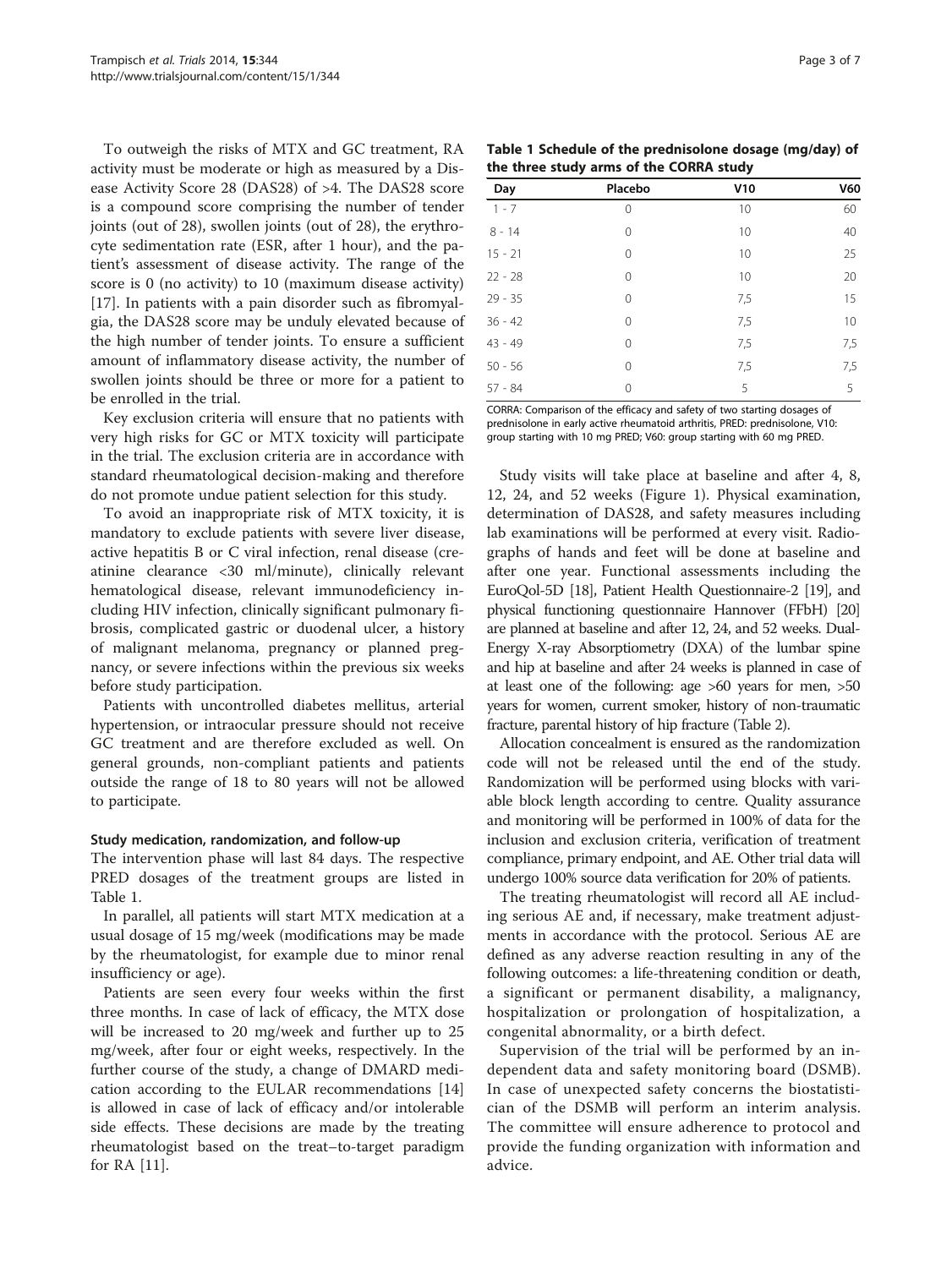<span id="page-3-0"></span>

# Visit after 52 weeks, end of trial Figure 1 Schedule of the CORRA study. CORRA: Comparison of the efficacy and safety of two starting dosages of prednisolone in early active rheumatoid arthritis, DMARD: disease-modifying antirheumatic drug, MTX: methotrexate, PRED: prednisolone.

continuation of DMARD therapy at the discretion of the rheumatologist

# Primary outcome parameter

One of the best evaluated and relevant outcome measures in the assessment of RA is the radiographic joint damage as measured by the van der Heijde modification of the Sharp score (SHS) [\[21\]](#page-6-0). This score reflects the structural damage caused by the inflammatory joint disease.

Radiographic joint damage, as assessed by the SHS or other scoring systems, correlates with physical function [[22\]](#page-6-0), employment status [\[23](#page-6-0)], and mortality [\[24\]](#page-6-0). The effects discussed in the literature are comparable to the effects assumed for this study. According to the 'window of opportunity' concept, reduced radiological damage early in the course of RA leads to a beneficial modification of the long-term outcome. Therefore, the primary outcome parameter will be the progression of radiographic joint damage after one year compared to baseline measured by the SHS.

# Secondary outcome parameter

Secondary endpoints will be: percentage of patients in remission (as defined by DAS28 < 2.6) or in a state of low disease activity ( $DAS28 \geq 2.6$  and  $DAS28 < 3.2$ ) both at week 13 and after one year, changes of FFbH at week 13 and after one year, decline in bone mineral density (DXA lumbar spine and hip) at six months compared to baseline, number and overall dose of GC injections, direct costs of treatment over one year, mean MTX dosage, patient global assessment of disease activity, and percentage of patients who switch to biological treatment in cases of inefficacy of conventional DMARD therapy.

Among all secondary endpoints, the DAS28 is the most important since it is a well-established tool used to assess disease activity in RA. In daily routine, it is frequently used to guide therapeutic decision-making. Similarly, the FFbH is a validated tool to measure physical

|          | Physical examination, DAS28,<br>laboratory, safety assessment | Radiographs of<br>hands and feet | Patient global assessment,<br>functional capacity, EQ-5D | <b>DXA</b> lumbar<br>spine and hip |  |  |
|----------|---------------------------------------------------------------|----------------------------------|----------------------------------------------------------|------------------------------------|--|--|
| Baseline |                                                               |                                  |                                                          | +                                  |  |  |
| Week 5   | $^{+}$                                                        |                                  |                                                          |                                    |  |  |
| Week 9   | $^+$                                                          |                                  |                                                          |                                    |  |  |
| Week 13  | $^+$                                                          |                                  |                                                          |                                    |  |  |
| Week 25  |                                                               |                                  |                                                          | $^{+}$                             |  |  |
| Week 53  |                                                               |                                  |                                                          |                                    |  |  |

CORRA: Comparison of the efficacy and safety of two starting dosages of prednisolone in early active rheumatoid arthritis, DAS28: Disease Activity Score 28, EQ-5D: EuroQol-5D, DXA: Dual-Energy X-ray Absorptiometry.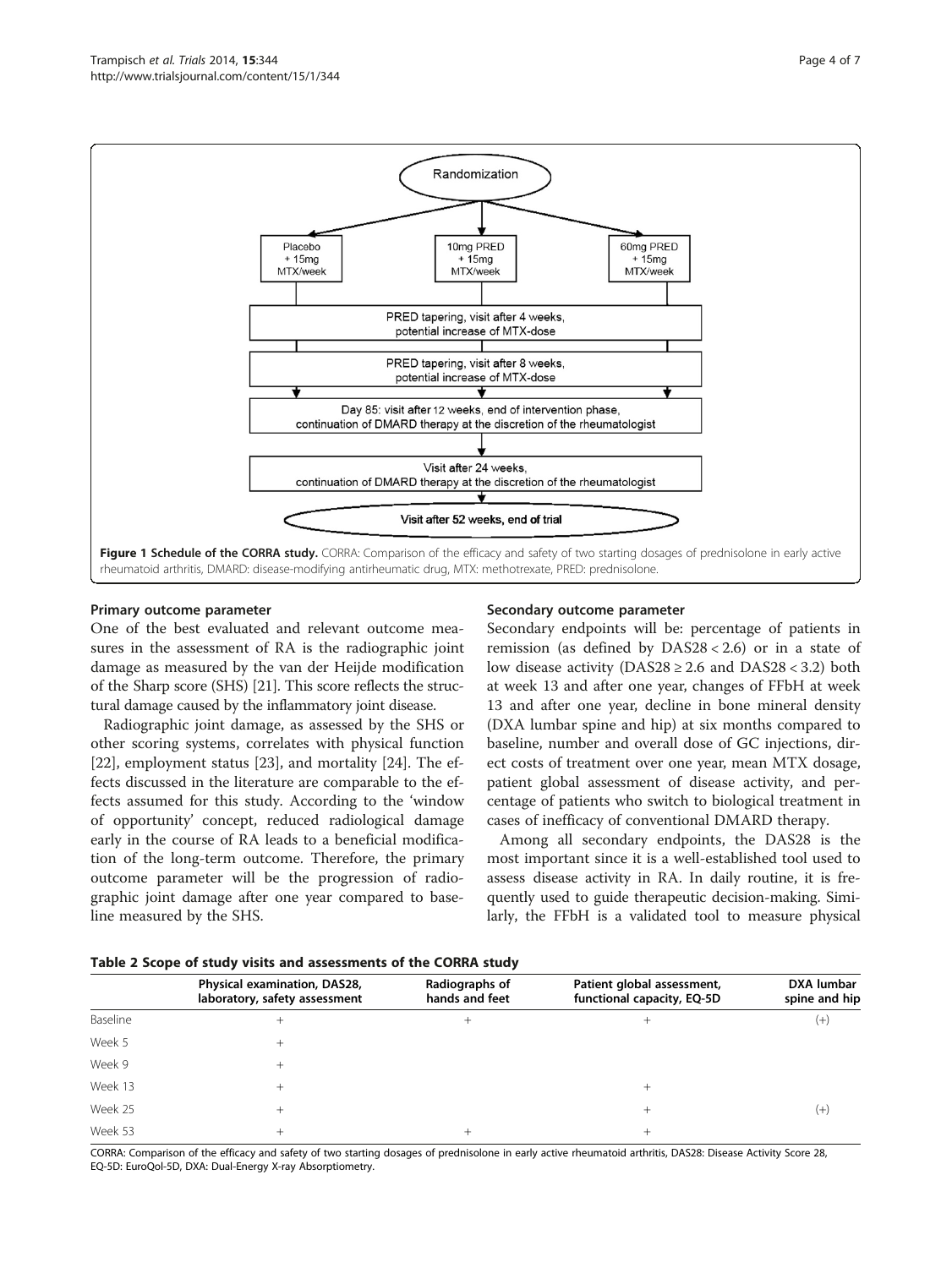functioning which is considered to be one of the most important prognostic markers in RA [[20](#page-6-0)]. To assess the risk of osteoporotic fractures, the measurement of bone mineral density (done by DXA) is recommended by the German 'Dachverband Osteologie'. To estimate the economic burden of RA, direct costs of treatment per month over one year will be determined. To take into account the total intra-articular dose of GC, the number and overall dose of GC injections is recorded. As a lower GC dosage may lead to an increase in MTX dosage, the mean MTX dosage will be a secondary endpoint. To provide patients' perspective of the effects of the different treatment arms, patient global assessment of disease activity is selected as a secondary endpoint. As treatment with biologicals leads to reduced radiographic joint damage that is comparable to the disease modifying effect of GC, the percentage of patients who switch to a biological treatment in cases of inefficacy of conventional DMARD therapy will be assessed as a secondary endpoint. Finally, a secondary analysis of the primary outcome parameter will be performed, adjusting for mean MTX dose, use of biologicals, and mean GC dose during weeks 13 to 52.

## Sample size

It is assumed that progression of radiographic joint damage as measured by the SHS will be the same for both dosage levels of PRED. For sample size calculation we used data from the BeSt-study [\[9](#page-6-0)]. We thus assume an effect of 3.7 and a standard deviation of 7.5. Accounting for a 5% dropout rate, the effect will be 3.5. If 150 patients per group are included, a two sided t-test of superiority ( $\alpha$  = 0.05) between one of the PRED groups and the placebo group will give a power of >0.95. Accepting a non-inferiority margin of 1.3 (one third of the known placebo-verum difference) for the difference in progression between the PRED groups, the one sided noninferiority test in step three (at  $\alpha$  = 0.025) will give a power of >0.80, if 149 patients per PRED group are included. The significance level of  $\alpha$  = 0.025 was chosen according to the European Medicines Agency guidelines [[25](#page-6-0)]. Thus, the final sample size has been set as 150 patients per group.

#### Blinding and statistical methods

All participating rheumatologists and radiologists will be blinded against the interventions, thus assuring blinded assessment of outcome variables.

The primary endpoint is the progression of radiographic damage after one year compared to baseline (measured by the SHS). Analysis will be performed in three steps to compare the three groups (Pl: placebo group; V10: group starting with 10 mg PRED; and V60: group starting with 60 mg PRED). Primary analysis will be conducted by analysis of covariance (ANCOVA) for V60 versus Pl, using baseline values as covariates and 12-month values as dependent variables. In case of a statistically significant result ( $\alpha = 0.05$ ), a comparison of V10 versus Pl will be performed ( $\alpha$  = 0.05). In case of superiority of V10 versus Pl, a non-inferiority test for V10 versus V60 will be performed (α = 0.025), as is shown in Figure 2. A non-inferiority margin of 1.3 SHS points has been selected.

Statistical analysis will be performed using an intentionto-treat (ITT) approach. It is expected that 12-month results will be missing for less than 5% of the patients (dropout rate). In step one and two, missing radiographs after one year are substituted by randomly selected radiographs of patients of the placebo group (both replacements by the same

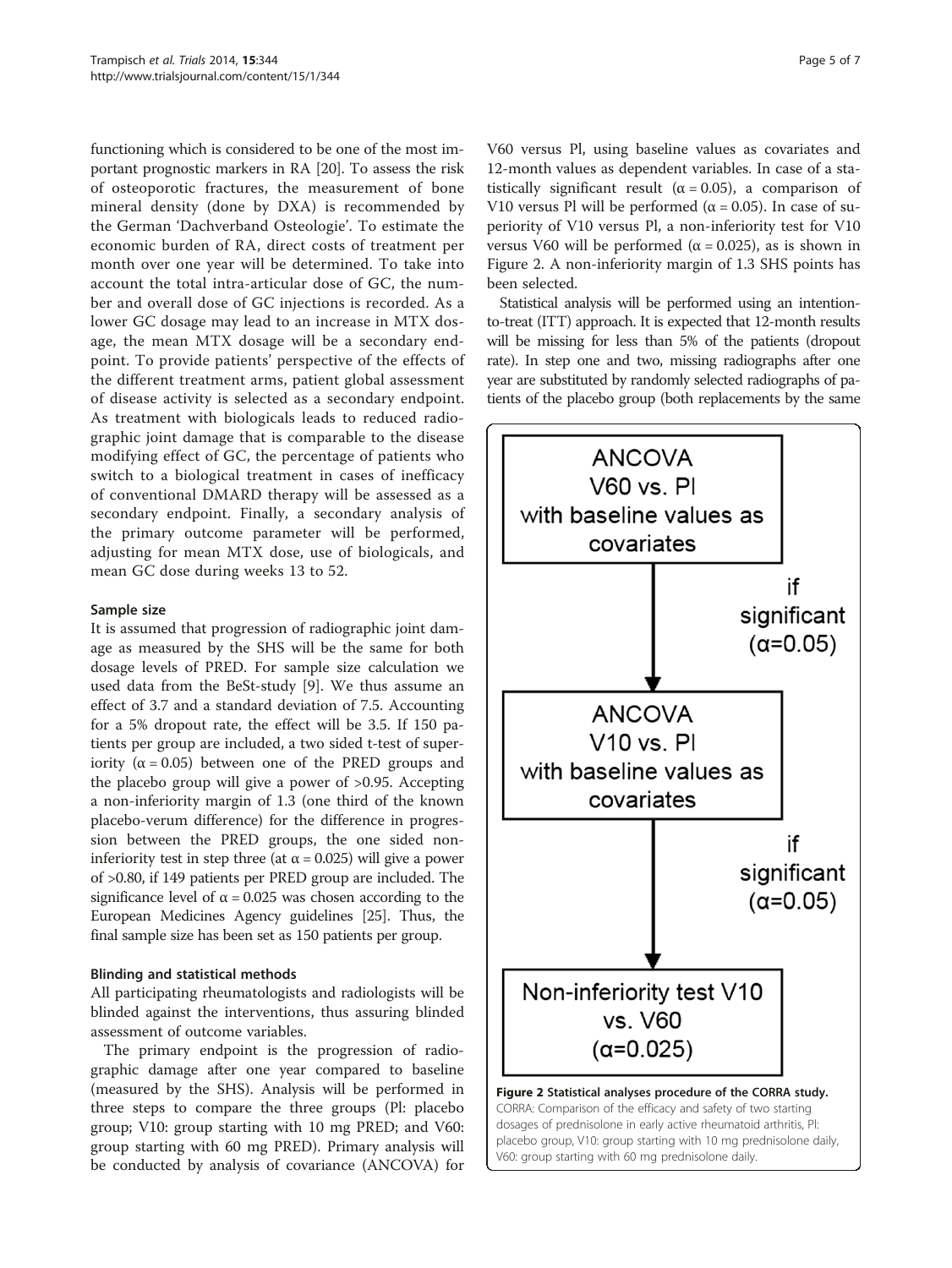<span id="page-5-0"></span>patient), thus leading to conservative results for the PRED groups. In step three of the test procedure, missing values will be excluded from the analysis. A sensitivity analysis will be done for the effect of the replacement procedure (the random replacement will be repeated several times).

Analysis of the secondary outcome parameters will be performed by ITT using all available data. Continuous characteristics of the groups will be compared using analysis of covariance adjusting for baseline data. Analysis of categorical variables or proportions will be performed using the chi-square test. An additional repeated measures analysis will be done for all quantitative endpoints taken at several time points.

#### **Discussion**

The most frequently used dosage of 7.5 to 10 mg PRED as a bridging treatment in early RA is a compromise between the good clinical short-term effect of GC and the attempt to minimize the risk of AE. However, the first months of RA are considered to be like a window of opportunity, with the best offer to change the course of the disease. This window of opportunity should be used to 'hit hard and early' (provide aggressive treatment as soon as possible) [\[14\]](#page-6-0). It may well be that higher dosages of GC, as used in the COBRA study [\[8](#page-6-0)] and the BeSt-study [[9\]](#page-6-0), have a higher impact on the outcome without a considerable increase of AE. The answer to this question would be highly relevant for the individual patient because of the increased possibility to induce a more favorable course of the disease. The immediate benefits for society in general and for the economic expenditures in particular are obvious.

The aim of our study is to test different treatment strategies rather than to evaluate the dose-dependent effect of PRED on the Sharp score. This means to find answers to two questions. Firstly, is it worthwhile to start with a high-dose PRED treatment in active RA patients, even if a treat-to-target approach is followed? Secondly, is there any difference between initially high and low PRED doses in the sense of benefit in radiographic progression? In the further course, there are many potential confounders, such as imbalanced MTX use, imbalanced GC use during weeks 13 to 52, and imbalanced use of biologics. These imbalances may flaw the immediate effect of the PRED bridging on the Sharp score, but have only a minor impact on the tested treatment strategies. The possible results of our testing procedure may clarify if high-dose PRED bridging is not superior to a placebo, then the disease modifying effect of PRED no longer plays a major role in a treat-to-target setting. If there is a significant difference between high-dose PRED bridging and placebo, and low-dose PRED bridging is not superior to a placebo, then high-dose bridging may be strongly recommendable. If a low-dose bridging compares

to a significantly effective high-dose bridging, the EULAR recommendation of merely regarding the symptomatic effect of PRED is confirmed. If there are no differences between all three groups even with sufficiently imbalanced concomitant therapies, then only symptomatic effects of PRED should guide treatment decisions.

Of course, these results must be judged by considering other endpoints such as adverse events, clinical response to treatment, and patient-related outcomes. Therefore recommendations should take into account all these results. It is possible, depending on the results, that there may remain sufficient uncertainty and, therefore, that a confirmatory trial may be needed. Nonetheless, the primary endpoint should not be blurred by these short-term results because the focus lies on disease modification as measured by the Sharp score.

#### Trial status

Recruitment started in February 2014 and is expected to finish in 2016.

#### Abbreviations

AE: Adverse events; CI: Confidence interval; DAS28: Disease Activity Score 28; DMARD: Disease-modifying antirheumatic drug; DRKS: German Clinical Trials Register; DSMB: Data and safety monitoring board; DXA: Dual-Energy X-ray Absorptiometry; ESR: Erythrocyte sedimentation rate; EudraCT: European Union Drug Regulating Authorities; EULAR: European League Against Rheumatism; FFbH: Physical functioning questionnaire Hannover; GC: glucocorticoid; ITT: Intention-to-treat; MTX: methotrexate; Pl: Placebo group; PRED: prednisolone; RA: Rheumatoid arthritis; sd: Standard deviation; SHS: van der Heijde modification of the Sharp score; V10: Group starting with 10 mg prednisolone; V60: Group starting with 60 mg prednisolone.

#### Competing interests

The authors declare that they have no competing interests.

#### Authors' contributions

JB, DK, and HJT conceptualized and designed the study. HJT obtained the funding. DK, RKM und HJT are responsible for the statistical part. XB and UST are responsible for the study coordination. DK and UST trained the participating rheumatologists and the nurses. DK and UST drafted the manuscript. All authors read and approved the final manuscript.

#### Acknowledgements

The study can only be realized in close collaboration with the members of the RheumaNetz Westalen Lippe in Germany. This study is funded by the Federal Ministry of Education and Research, Germany (grant number: 01KG1204)

#### Author details

<sup>1</sup>Department of Medical Informatics, Biometry & Epidemiology, Ruhr-Universität Bochum, Universitätsstraße 150, D-44801 Bochum, Germany. <sup>2</sup>Faculty of Health, School of Medicine, Institute of General Practice and Family Medicine, Witten/Herdecke University, Alfred-Herrhausen-Str. 50, D-58448 Witten, Germany. <sup>3</sup>Rheumazentrum Ruhrgebiet, Claudiusstr. 45 D- 44649 Herne, Germany.

#### Received: 19 February 2014 Accepted: 14 August 2014 Published: 2 September 2014

#### References

1. Kirwan JR, Byron M, Dieppe P, Eastmond C, Halsey J, Hickling P, Hollingworth P, Jacoby R, Kirk A, Moran C, Reid D, Swannell T, Yates D, Cooper C, George E, Forbes D, Jessop J, Watt I: The effect of